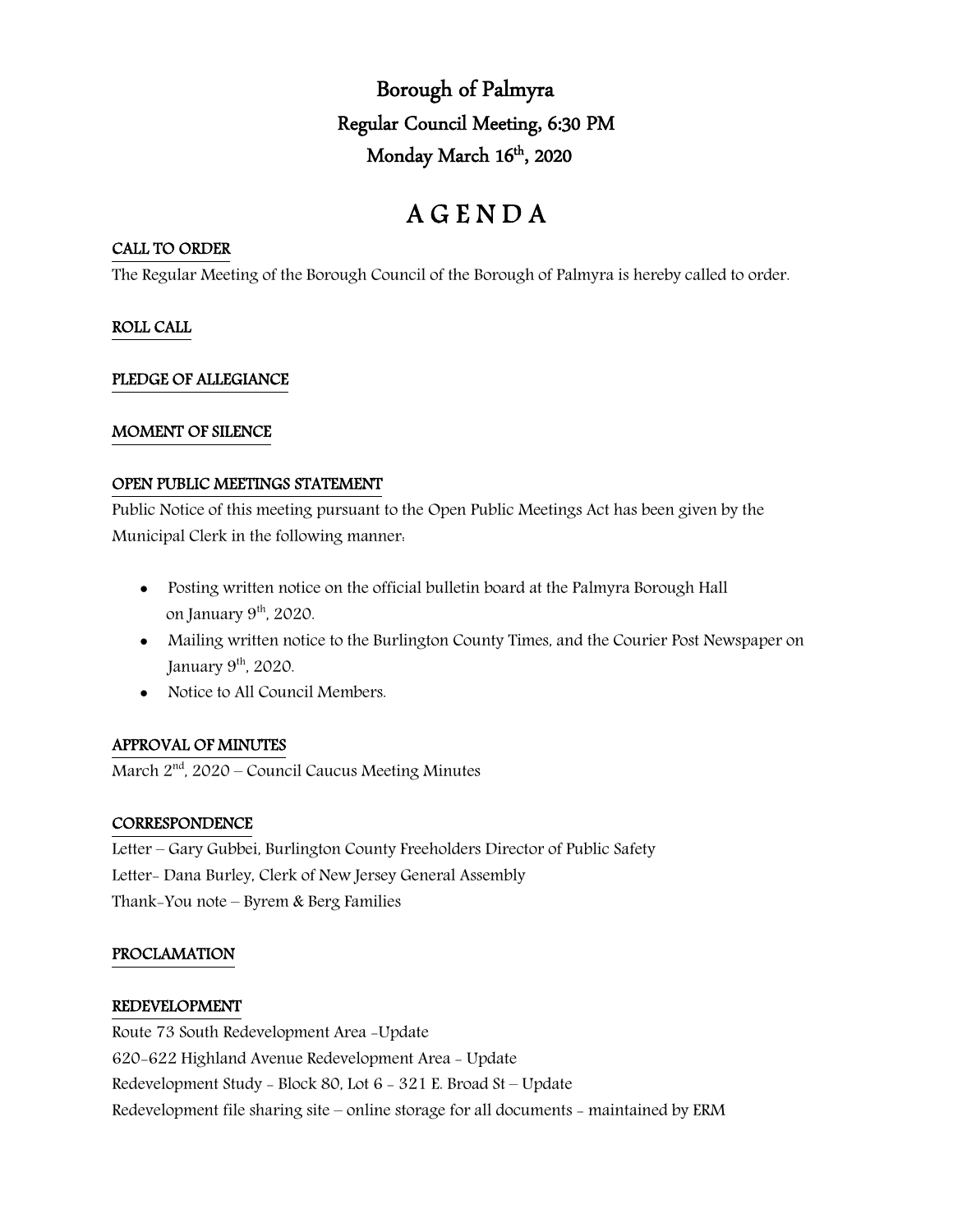# PALMYRA HIGH SCHOOL – UPDATE (STUDENT REPRESENTATIVES)

Patrick Tait – Senior Class PHS Representative Kaya Robinson – Senior Class PHS Representative Andrew Yansick- Junior Class PHS Representative Elizabeth Lake – Junior Class PHS Representative

## PUBLIC PORTION

This public portion is for comment on updates, any item listed on the agenda or any opinion or concern you may wish to express to the Governing Body. Please sign in at the podium and state your name and address for the record. Council will give all comments appropriate consideration. Each citizen will be allotted up to five (5) minutes to speak, in order to allow everyone an opportunity to express their opinions or concerns.

## ORDINANCE ON SECOND READING (public hearing)

Ordinance 2020-01 An Ordinance To Exceed Municipal Budget Appropriation Limits And To Establish A CAP Bank (N.J.S.A. 40A:4-45.14).

Ordinance 2020-02 An Ordinance of the Borough of Palmyra, County of Burlington, State of New Jersey, Authorizing the Sale of Real Property (Block 120 Lot 4 on the Tax Map of the Borough of Palmyra) Pursuant to N.J.S.A. 40:12-13(b) 1 Et seg.

#### RESOLUTIONS Consent Agenda

Resolution 2020-100 to Resolution 2020-105 will be enacted as a single motion, if any resolution needs additional discussion it will be removed from the consent agenda and voted on separately.

Resolution 2020-100, Resolution amending The Veterans Affairs Council Committee Members for 2020 Resolution 2020-101, Resolution of the Borough of Palmyra rejecting all bids received for the Sanitary Sewer Replacement- Public Road Pump Station Elimination Project as they significantly exceed the Engineer's Estimate per ERI's Recommendation Letter dated March 11<sup>th</sup>, 2020.

Resolution 2020-102, Resolution refunding Street Opening Permit Fee to Tanya Hamlin in the amount of \$255.63.

Resolution 2020-103, Resolution appointing Mindie Weiner to the Volunteer Citizen Public Events Group.

Resolution 2020-104, Resolution Refunding the Overpayment of Certificate of Occupancy/Resale Inspection Fees to Howard Lipton in the amount of \$80.00

Resolution 2020-105, Resolution Authorizing the Payment of Bills for the Month of March 2020 In the Amount of \$1,882,695.68.

# MOTION TO APPROVE TREASURERS REPORTS

• February 2020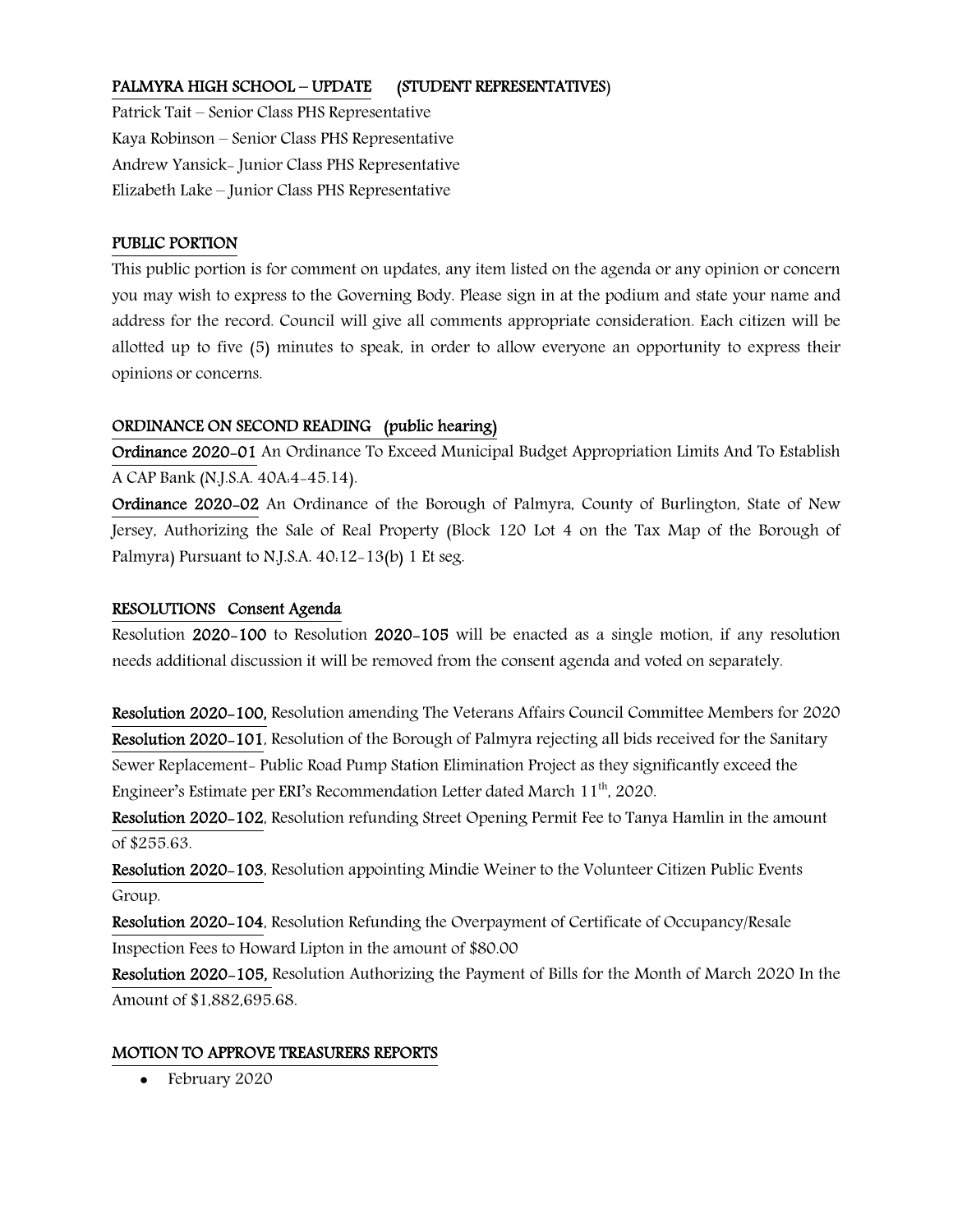## COMMUNITY SPOTLIGHT

- Rock the Block AmeriCorps/ Habitat for Humanity April  $25<sup>th</sup>$ , 2020 volunteer's wanted
- Mayor's Advisory Board Meeting- March  $12^{th}$ , 2020

#### DISCUSSION ITEMS

#### NEW Business

• Public Events

Green Team – documentary film series March  $12^{\text{th}}$ ,  $26^{\text{th}}$ , & April  $2^{\text{nd}}$ , 2020 Easter Egg Hunt – April  $4^{th}$  at 9:00 AM Rabies Clinic – April  $18^{th}$  – 1:00-3:00 PM Borough of Palmyra Clean-up Day/Earth Day Arbor Day Celebration – April  $24<sup>th</sup>$ , 2020 Palmyra Downtown & Public Safety Day – May 2nd Farmer's Market – May  $21<sup>st</sup>$ , 2020 Memorial Day Observance – May  $25<sup>th</sup>$ , 2020 100th Birthday Celebrations - Recognition of all Residents 100 years young or older

- Public Events Committee volunteer members
- Coronavirus: COVID-19 Governor declared State of Emergency & Public Health Emergency; OEM to provide workplace policy and ongoing and current information for website; additional sick time requested for staff – if you're sick stay home!; JIF preparing guidelines for municipalities
- Cell tower/Monopole AT&T proposed upgrade to include removal of an existing antennae; request for purchase of monopole; Management Agreement with V-COMM being evaluated.
- Grant opportunities: Farmers Market Promotion Program; \$50,000 minimum award – due March  $11<sup>th</sup>$ Community-based art grant – due March  $25<sup>th</sup>$
- PC/laptop password policy
- Cyber Risk Security Tier 1 & Tier 2 certified; additional requirements due March  $31^{st}$ ; new password policy in effect
- Panhandlers at Wawa
- YMCA Summer Camp
- 2019 Annual Financial Statement; filed March 4th
- Riverfront river tidal basin cleanup prisoner workforce requested
- Trash collection issues with Republic meeting held with company executives on March  $3<sup>rd</sup>$
- Palmyra Police Association; 2020 Collective Bargaining Agreement
- Police Department Accreditation
- BCMCAA Annual Spring Conference travel approval for Court Administrator for 3 night's stay in Cape May – June 1-4 at \$498.00
- Sexual Abuse & Molestation Risk Management Program policy and Protecting Children Training – JIF requirement